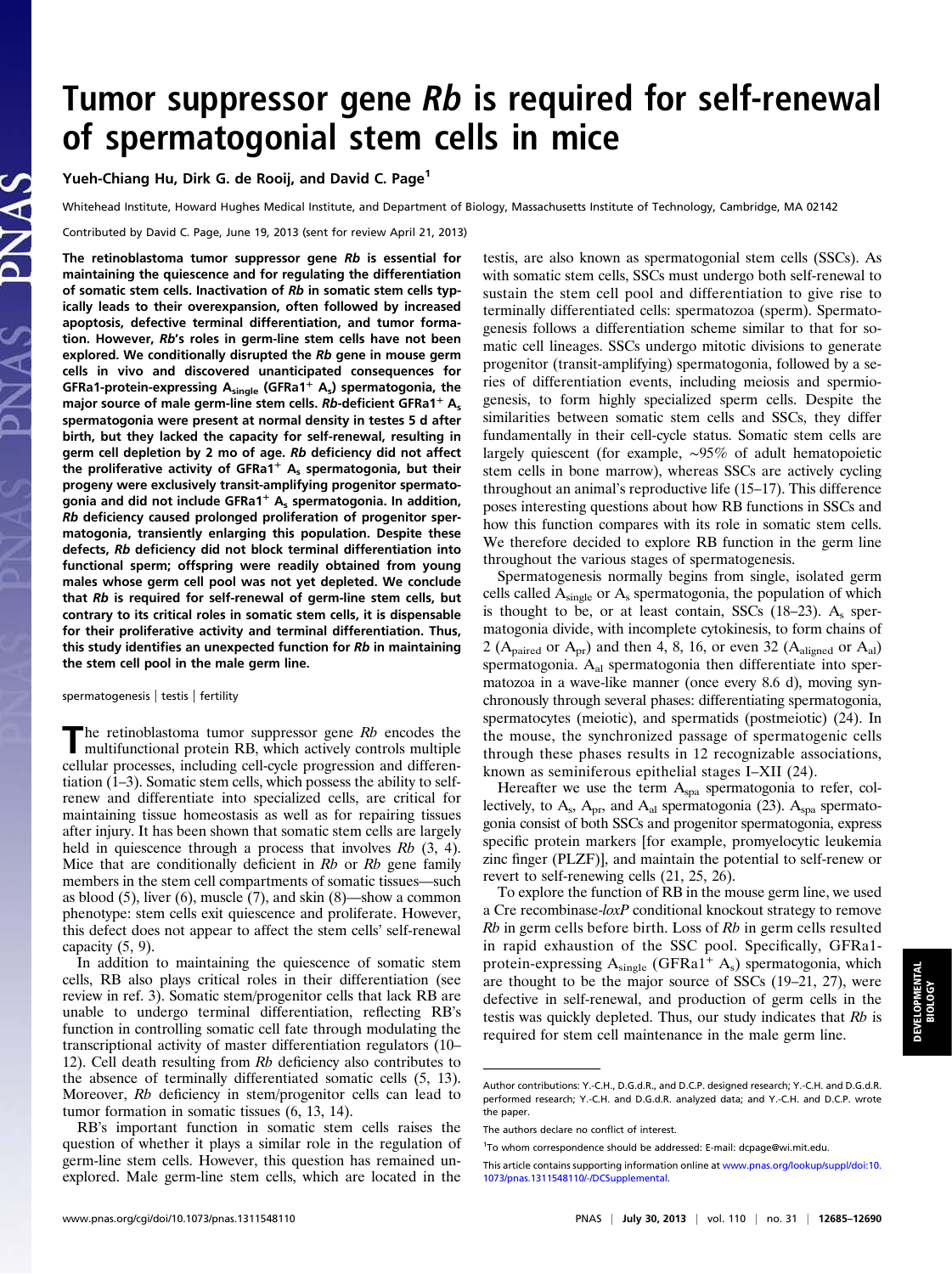## Results and Discussion

Germ Cell Expression of RB Protein Ends Before Birth in Conditional **Knockout Males.** We crossed  $Rb^{fl/f}$  conditional mutant mice (28) with mice carrying a newly generated mouse vasa homolog  $(Mvh^{Cre-mOrange}$ ; also known as  $\overline{D}dx4$ ) allele [\(Fig. S1](http://www.pnas.org/lookup/suppl/doi:10.1073/pnas.1311548110/-/DCSupplemental/pnas.201311548SI.pdf?targetid=nameddest=SF1)) in which the endogenous Mvh promoter drives expression of a Cre-mOrange fusion protein. The  $Mvh^{Cre-mOrange/+}$  line showed Cre recombination activity in the germ line starting from ∼embryonic day (E) 15.5, as assessed by crossing into the ROSA26-LacZ reporter strain (29) [\(Fig. S1](http://www.pnas.org/lookup/suppl/doi:10.1073/pnas.1311548110/-/DCSupplemental/pnas.201311548SI.pdf?targetid=nameddest=SF1)F). To assay whether RB expression was subsequently lost in germ cells of homozygous  $Rb^{h/f}$ ;  $Mvh^{Cre-mOrange/+}$ male mice (hereafter referred to as Rb cKO), we examined RB expression in testes. We found that, at postnatal day 0 (P0), RB was expressed in control  $(Rb^{fl/+})$  but not in Rb cKO germ cells (Fig. 1). Therefore, RB expression ceases in Rb cKO germ cells before birth.

Sterility by 2 mo of Age. Mature  $Rb$  cKO mice were grossly normal except that the testes were small (Fig. 2A). During the first 3–4 wk of age, testis weight in Rb cKO animals increased much like controls (including  $Rb^{fl/+}$  and  $Rb^{fl/+}$ ;  $Mvh^{Cre \text{-}mOrange/+}$ ), but testis weight declined thereafter and remained low throughout adulthood (Fig. 2A). To assess the fertility of Rb cKO mice, each male was housed with a single wild-type female for 21 wk, beginning at 4 wk of age. Each control male sired four to six litters throughout the test period. By contrast, each Rb cKO male sired only one litter, born when the males were 9–11 wk of age (Fig. 2B); impregnation would have occurred 3 wk earlier, when the males were 6–8 wk of age. The Rb deletion allele was transmitted at normal Mendelian ratios. The average size of litters sired by Rb cKO males was modestly but not significantly reduced compared with controls  $(6.4 \pm 2.9 \text{ vs. } 8.1 \pm 1.4 \text{ cups}, \text{respectively}; P > 0.05)$ . Taken together, these data suggest that Rb-deficient germ cells can develop into spermatozoa and produce offspring, but Rb cKO males become sterile by about 2 mo of age.

Limited Rounds of Spermatogenesis. As wild-type males develop, their germ cells undergo a G1/G0 cell-cycle arrest from E14.5 until 1–2 d after birth (30). In the experiments reported here, RB was ablated in the germ cells while they were arrested, but we observed no difference in germ cell numbers between control and Rb cKO testes at P0 (Fig. 3A). We also observed that both control and Rb cKO germ cells remained quiescent at P0, as determined by BrdU incorporation assay (>99% germ cells negative for BrdU in both groups). These results suggest that Rb is not required to maintain the G1/G0 arrest, consistent with a previous report (31).

To seek explanations for the loss of fertility in early adulthood in Rb cKO males, we examined the testicular histology of these mice from P7 to 2 mo of age. To ensure consistency in our analysis,



Fig. 1. Immunohistochemical staining for RB (green) and MVH (red) proteins in sections of control and Rb cKO testes at P0. MVH marks germ cells. Nuclei counterstained with DAPI (blue). (Scale bar, 25 μm.)



Fig. 2. Rb cKO male mice are initially fertile, but become sterile by about 2 mo of age. (A) Time-course study of testis weight in control and Rb cKO mice (mean  $\pm$  SD,  $n \ge 3$  for all points). \*P < 0.001 (two-tailed Student t test). (B) Fertility test for male control and Rb cKO mice ( $n = 7$  for each group). Starting at 4 wk of age, each male was housed with a mature wild-type female for 21 wk. Numbers of litters sired were binned by week and averaged.

we focused on seminiferous tubule cross-sections at stage VII in both control and Rb cKO testes (except at P7, when seminiferous tubule staging is not possible). By P28, Rb cKO tubules displayed a striking depletion of "early" (less advanced differentiating) spermatogenic cell types (Fig. 3B and [Fig. S2](http://www.pnas.org/lookup/suppl/doi:10.1073/pnas.1311548110/-/DCSupplemental/pnas.201311548SI.pdf?targetid=nameddest=SF2)). In P28 control tubules, we observed four types of germ cells (spermatogonia, preleptotene spermatocytes, pachytene spermatocytes, and round spermatids), corresponding to four rounds of spermatogenesis. By contrast, many Rb cKO tubules contained only the more advanced differentiating cell types (pachytene spermatocytes and round spermatids) and lacked the earlier cell types (spermatogonia and preleptotene spermatocytes). In quantitative terms, only 28% of Rb cKO stage VII tubule cross-sections contained spermatogonia, compared with 91% of controls (Fig. 3C). At P40, this number dropped to 17%, compared with 81% of controls (Fig. 3C). Consistent with these findings, the number of preleptotene spermatocytes per 1,000 Sertoli cells was dramatically reduced in Rb cKO testes by P40, compared with controls ([Fig. S3\)](http://www.pnas.org/lookup/suppl/doi:10.1073/pnas.1311548110/-/DCSupplemental/pnas.201311548SI.pdf?targetid=nameddest=SF3). By 2 mo of age, most tubules in Rb cKO testes were devoid of germ cells, and the few germ cells that remained were mostly elongated spermatids (highly advanced differentiating cells; Fig. 3B, Inset). These results demonstrate that Rb cKO testes initiate a very limited number of rounds of spermatogenesis, but that these limited rounds are histologically like those observed in controls. These findings suggest that the principal defect in Rb cKO testes is premature exhaustion of the SSC pool.

Transient Increase in Number of Spermatogonia. Next, we examined the kinetics of germ cell depletion and were surprised to find that, in Rb cKO tubules, germ cell depletion (resulting from SSC exhaustion) is preceded by a transient increase in the number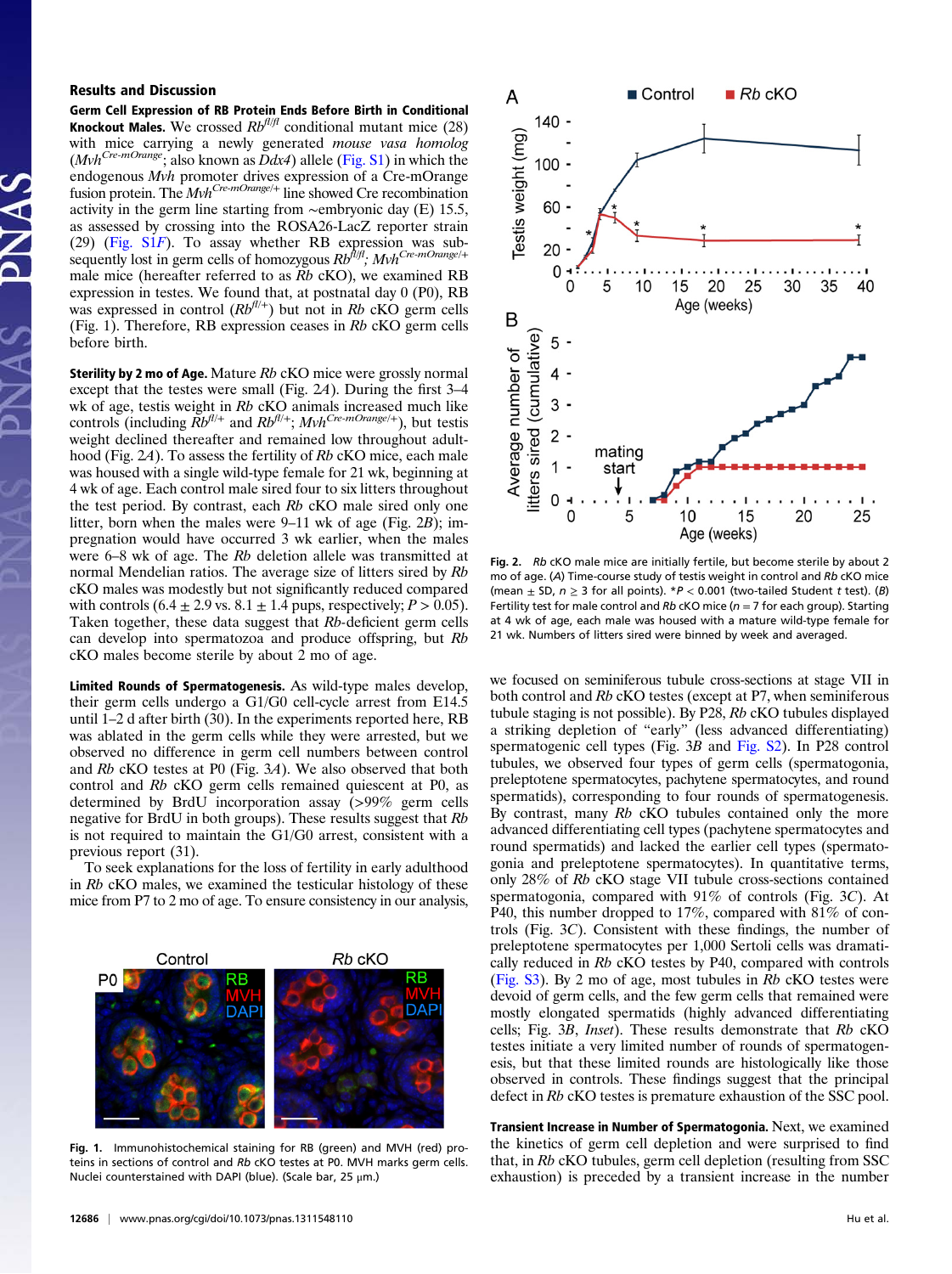

Fig. 3. Rb cKO mice exhibit limited rounds of spermatogenesis. (A) Number of germ cells per tubule cross-section in control and Rb cKO testes at P0  $(n = 4$  for each group,  $P > 0.05$ ). (B) Histology of stage VII seminiferous tubule cross-sections of control and Rb cKO testes. (Upper) Spermatogenic cell types present in stage VII tubule. Each cell type is shaded with a different color. Unmarked images can be seen in [Fig. S2.](http://www.pnas.org/lookup/suppl/doi:10.1073/pnas.1311548110/-/DCSupplemental/pnas.201311548SI.pdf?targetid=nameddest=SF2) Asterisks indicate tubule cross-sections that cannot be staged. (Inset) Elongated spermatids at higher magnification. (Scale bar, 25 μm.) (C) Frequency of stage VII tubule crosssections containing at least one spermatogonium in control and Rb cKO testes. (D) Number of spermatogonia per 1,000 Sertoli cells in stage VII tubule cross-sections of control and Rb cKO testes ( $n \geq 3$  for all points, except  $n = 2$  for P40 controls, in C and D). Error bars indicate SD. \* $P < 0.05$ ; \*\*\* $P <$ 0.001 (two-tailed Student t test).

of spermatogonia (particularly progenitor spermatogonia). We discovered this by examining the number of spermatogonia per 1,000 Sertoli cells in stage VII tubule cross-sections, where nearly all spermatogonia are progenitor spermatogonia (32). In control tubules, the number of spermatogonia was relatively constant across the time points examined (Fig. 3D). In contrast, the number of spermatogonia in Rb cKO testes was markedly increased at P10 and P14, compared with controls, followed by the previously described reductions at P28 and P40 (Fig. 3D). We postulated that this transient increase in the number of spermatogonia in Rb cKO testes might reflect a second role for Rb (in addition to that of maintaining SSCs). Specifically, Rb might limit proliferation of progenitor spermatogonia. If so, we might expect that, in Rb cKO testes, progenitor spermatogonia would continue to overproliferate at P28 and P40, even as the total numbers of spermatogonia declined because of SSC exhaustion. To test this prediction, we measured the number of spermatogonia per 1,000 Sertoli cells in the stage VII tubule cross-sections

that still retained spermatogonia at P28 and P40. We observed that the number of spermatogonia per 1,000 Sertoli cells was increased in these tubule cross-sections of Rb cKO testes compared with their counterparts in controls ([Fig. S4](http://www.pnas.org/lookup/suppl/doi:10.1073/pnas.1311548110/-/DCSupplemental/pnas.201311548SI.pdf?targetid=nameddest=SF4)). This result corroborates the hypothesis that Rb restricts the number of progenitor spermatogonia. Taken together, the histological analyses allow us to identify two germ cell phenotypes in Rb cKO testes: premature SSC exhaustion and increased expansion of progenitor spermatogonia.

Progressive Loss of GFRa1<sup>+</sup> A<sub>s</sub> Spermatogonia with Proliferation Unaffected. To substantiate the finding that SSCs are prematurely exhausted in Rb cKO testes, we measured the abundance of GFRa1<sup>+</sup>  $A_s$  spermatogonia between P5 and P28 by staining whole-mount tubules for PLZF and GFRa1. PLZF is expressed in all Aspa spermatogonia, whereas GFRa1 is expressed mainly in  $A_s$  and  $A_{pr}$  spermatogonia (21, 33, 34). To ensure that Rb deficiency does not affect the GFRa1 expression pattern, we examined PLZF<sup>+</sup>  $A_s$  spermatogonia in control and Rb cKO testes



Fig. 4. Rb cKO seminiferous tubules show both loss of GFRa1<sup>+</sup>  $A_s$  spermatogonia and increased numbers of progenitor spermatogonia. (A) Density of GFRa1<sup>+</sup> As spermatogonia in seminiferous tubules of control and Rb cKO testes ( $n \geq 3$  for all points, except  $n = 2$ for P5).  $*P < 0.05$ ;  $***P < 0.001$ . (B) Representative image of whole-mount seminiferous tubule staining for PLZF (green) and GFRa1 (red) expressing cells at P14. Nuclei counterstained with DAPI (blue). Confocal images were taken along the length of the tubule and stitched together. Yellow brackets indicate representative areas with denser PLZF<sup>+</sup> spermatogonial clusters, roughly representing stages II-VII. GFRa1<sup>+</sup> A<sub>s</sub> spermatogonia are rarely seen in the Rb cKO tubule. One example of  $GFRa1^+$  A<sub>s</sub> spermatogonium is next to a chain of three cells (asterisk). (Insets) Higher magnification of boxed areas. (Scale bar, 1 mm.) (C) BrdU-labeling index of GFRa1<sup>+</sup>  $A_s$  spermatogonia in control and Rb cKO testes ( $n = 3$  and 6, respectively;  $P > 0.05$ ); BrdU injected 4 h before mice being killed. Error bars indicate SD. P values from two-tailed Student t test.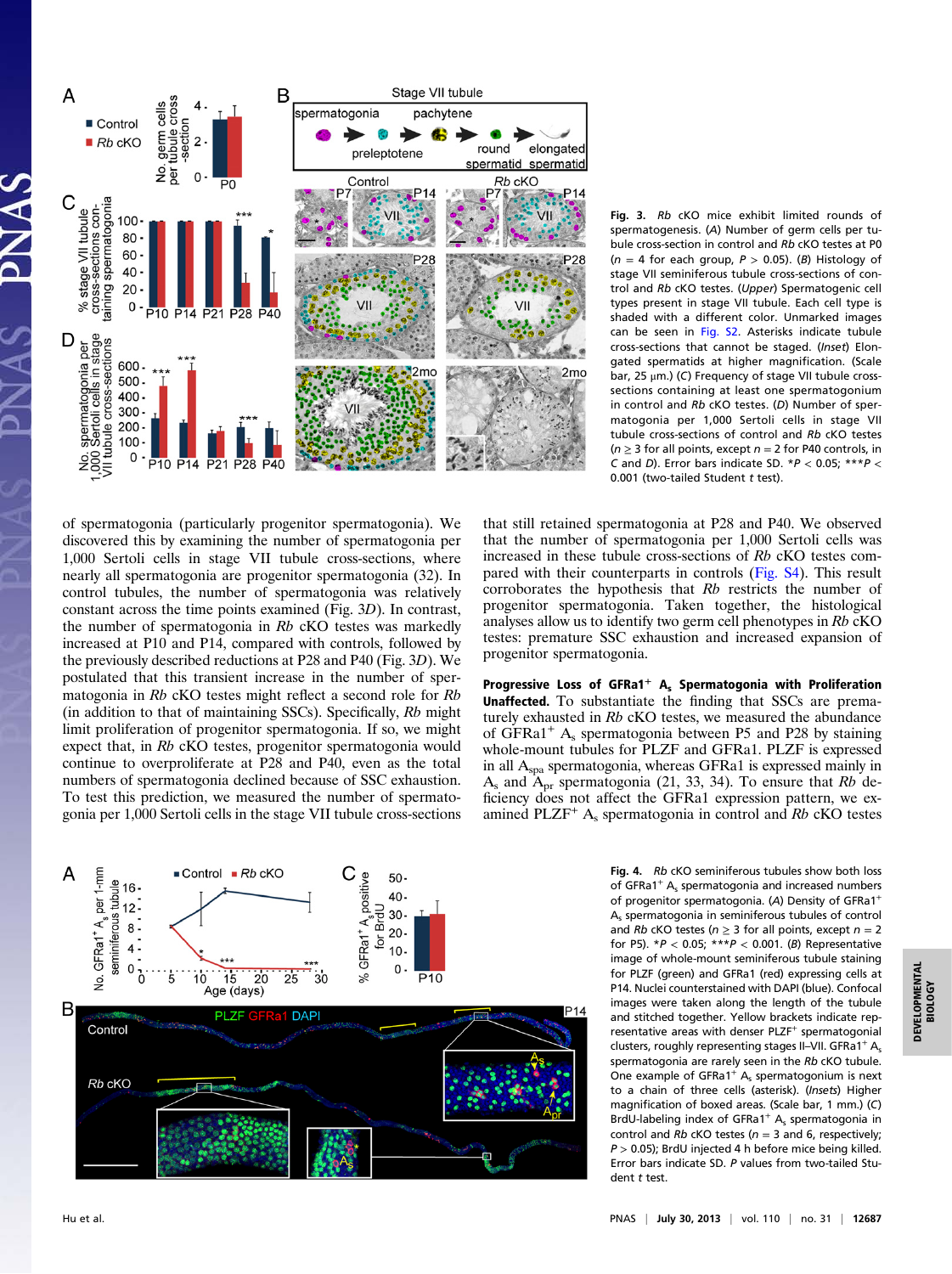

Fig. 5. Rb deficiency blocks self-renewal of GFRa1<sup>+</sup> A<sub>s</sub> spermatogonia. (A) Outline of experiment to identify newly generated GFRa1<sup>+</sup> A<sub>s</sub> spermatogonia through BrdU tracing. BrdU marks progeny of cells that were in S phase at time of labeling. Nuclei counterstained with DAPI (blue). (B) Mice at P5/P6 or P10/P11 were injected with a single pulse of BrdU. Five days after injection (3–5 d in the P10/P11 experiment), testes were collected for wholemount seminiferous tubule preparation. Shown are percentages of GFRa1<sup>+</sup>  $A<sub>s</sub>$  and  $A<sub>pr</sub>$  spermatogonia that retained BrdU label at time of testis recovery (mean  $\pm$  SD,  $n = 3$  for each group).  $*P < 0.05$ ;  $**P < 0.01$ ;  $***P < 0.001$  (twotailed Student  $t$  test).

between P5 and P28. We found that during this time frame, nearly all PLZF<sup>+</sup> A<sub>s</sub> cells expressed GFRa1 in control testes and that this expression pattern was faithfully represented in Rb cKO testes.

Next, we compared the density of  $GFRa1<sup>+</sup> A<sub>s</sub>$  spermatogonia between control and Rb cKO testes at P5, when the SSC pool is being established in the mouse testis (35). We found that at this time point, the density of  $GFRa1^+$  A<sub>s</sub> spermatogonia in Rb cKO testes was similar to that in controls (Fig. 4A). However, thereafter, the density of  $GFRa1<sup>+</sup> A<sub>s</sub>$  spermatogonia declined dramatically in Rb cKO testes (Fig. 4A). Consistently, we observed that lengthy stretches of seminiferous tubules contained no GFRa1<sup>+</sup>  $A<sub>s</sub>$  spermatogonia in Rb cKO testes at P10–P28, whereas GFRa1<sup>+</sup> As spermatogonia were distributed evenly throughout the length of seminiferous tubules in controls (Fig. 4B; example at P14). Taken together, these observations establish that the population of GFRa1<sup>+</sup> A<sub>s</sub> spermatogonia is rapidly depleted in Rb cKO testes, confirming the phenotype of premature SSC exhaustion.

Given that RB is a master regulator of cell-cycle progression, we then examined whether the rapid loss of  $GFRa1<sup>+</sup> A<sub>s</sub>$  spermatogonia in Rb cKO testes was due to altered proliferative activity. We conducted a BrdU incorporation study to test this possibility. P10 mice were injected with BrdU and killed 4 h later, after which we assayed BrdU incorporation in  $GFRa1^+$  A<sub>s</sub> spermatogonia in whole mounts of seminiferous tubules. We found that GFRa1<sup>+</sup> A<sub>s</sub> spermatogonia incorporated BrdU in  $Rb$ cKO testes at a similar rate as controls (Fig. 4C), demonstrating that Rb deficiency does not affect the proliferative activity of  $GFRa1<sup>+</sup> A<sub>s</sub>$  spermatogonia.

To determine whether increased cell death contributed to the progressive loss of GFRa1<sup>+</sup> A<sub>s</sub> spermatogonia in Rb cKO testes, we assayed cell apoptosis by staining whole-mount tubules for GFRa1 and active caspase-3. We found no GFRa1<sup>+</sup>  $A_s$  spermatogonia that were positive for active caspase-3 in either control or Rb cKO testes at P10 (>45 GFRa1<sup>+</sup> A<sub>s</sub> spermatogonia examined for each genotype). These results suggest that the loss of GFRa1<sup>+</sup> A<sub>s</sub> spermatogonia in Rb cKO testes is not due to increased apoptosis.

No Newly Generated GFRa1<sup>+</sup> A<sub>s</sub> Spermatogonia. Upon mitotic division, an  $A_s$  spermatogonium either self-renews by forming two new As spermatogonia or takes a step toward differentiation by forming an  $A_{pr}$  two-cell chain (Fig. 5A). Having found that  $Rb$ deficient GFRa1<sup>+</sup> A<sub>s</sub> spermatogonia proliferate at a rate comparable with controls (Fig. 4C), we wondered whether they fail to self-renew, forming Apr spermatogonia only, leading to their depletion. To test this hypothesis, we performed a BrdU-tracing experiment to trace the mitotic progeny of  $A_s$  spermatogonia in both control and Rb cKO testes. In this experiment, mice were given a single injection of BrdU at P5/P6 and killed 5 d later. If  $Rb$ -deficient GFRa1<sup>+</sup> A<sub>s</sub> spermatogonia failed to self-renew, we would expect to detect only  $BrdU^{+}GFRa1^{+}$  A<sub>pr</sub> spermatogonia, but no BrdU<sup>+</sup> GFRa1<sup>+</sup> A<sub>s</sub> spermatogonia, in Rb cKO mice at the time of testis recovery.

In control testes, we readily detected both BrdU<sup>+</sup> GFRa1<sup>+</sup> A<sub>s</sub> and BrdU<sup>+</sup> GFRa1<sup>+</sup> A<sub>pr</sub> spermatogonia in seminiferous tubules, as expected given that wild-type As spermatogonia undergo both self-renewal and differentiation (Fig. 5B). In Rb cKO testes, by contrast, we found BrdU<sup>+</sup> GFRa1<sup>+</sup>  $A_{pr}$  spermatogonia but no BrdU<sup>+</sup> GFRa1<sup>+</sup> A<sub>s</sub> spermatogonia (Fig. 5B), suggesting that Rbdeficient GFRa1<sup>+</sup>  $A_s$  spermatogonia were not capable of selfrenewal. Similarly, we observed the absence of BrdU<sup>+</sup> GFRa1<sup>+</sup> As spermatogonia in Rb cKO testes when mice were injected with BrdU at P10/P11 and killed 3–5 d later (Fig. 5B). Accordingly, we surmise that upon cell division, Rb-deficient GFRa1<sup>+</sup>  $A_s$  spermatogonia exclusively form  $A_{pr}$  spermatogonia and do not self-renew to form new GFRa1<sup>+</sup>  $A_s$  spermatogonia; each GFRa1<sup>+</sup>  $A_s$  cell can therefore initiate only one round of spermatogenesis.

Extended Proliferation of Progenitor Spermatogonia. The histological analysis revealed that progenitor (transit-amplifying) spermatogonia might overproliferate in Rb cKO testes (Fig. 3 and [Fig. S4\)](http://www.pnas.org/lookup/suppl/doi:10.1073/pnas.1311548110/-/DCSupplemental/pnas.201311548SI.pdf?targetid=nameddest=SF4). To better understand this phenomenon, we closely



Fig. 6.  $Rb$  deficiency increases mitotic activity of PLZF<sup>+</sup> spermatogonia during the mitotically inactive phase. PH3-labeling index of PLZF<sup>+</sup> spermatogonia at indicated seminiferous tubule stages in sections of control and Rb cKO testes at P10 (mean  $\pm$  SD,  $n = 4$  for each group). \*\*\* $P < 0.001$  (twotailed Student  $t$  test).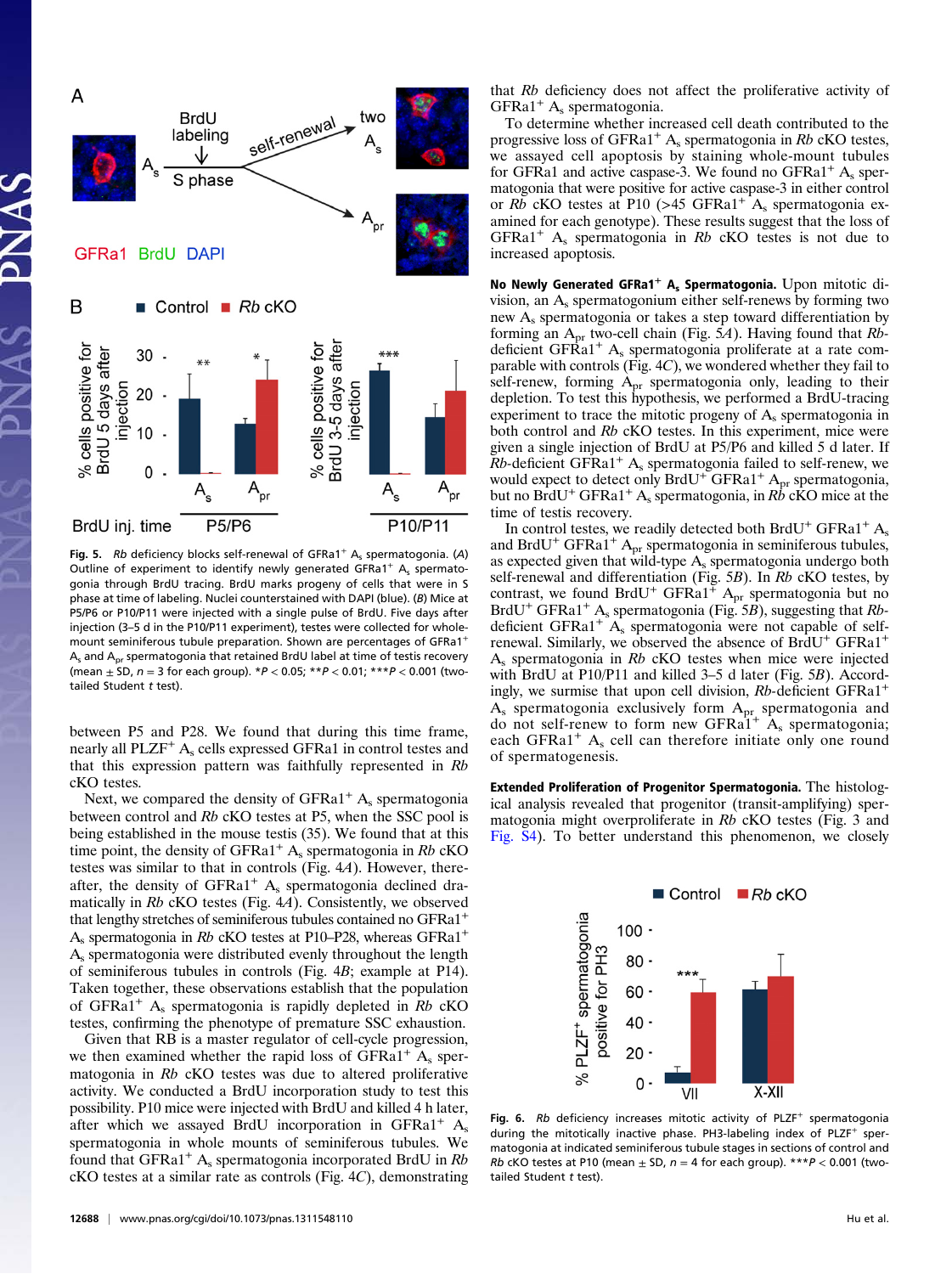examined whole-mount seminiferous tubules at P14. In controls, the density of  $A_{spa}$  spermatogonia (particularly  $A_{al}$  progenitor spermatogonia) rises and falls periodically along the length of the seminiferous tubules, peaking in epithelial stages II–VII (Fig. 4B, yellow brackets) and reaching its lowest point in stages VIII–IX (30, 32, 33). This periodic variation occurs largely because active proliferation of  $A_{spa}$  spermatogonia is limited to stages IX to ∼III, coupled with the fact that they transition to become differentiating spermatogonia in stages VII– VIII. In the Rb cKO testes, we observed stretches of seminiferous tubules that did not contain any  $A_{spa}$  spermatogonia because of premature SSC exhaustion. However, in the areas that still retained  $A_{spa}$  spermatogonia, the chains of these cells were larger and more densely packed than in controls (Fig. 4B, yellow brackets). These overly accumulated cells were nearly all A<sub>al</sub> progenitor spermatogonia (GFRA1<sup>−</sup> PLZF<sup>+</sup> chains as well as  $\widehat{G}FRA1^+$  PL $\widehat{Z}F^+$  chains of four or more cells). These results confirm that, in Rb cKO testes, progenitor spermatogonia undergo a marked expansion—albeit transiently—because of the eventual exhaustion of the SSCs from which the progenitor spermatogonia derive.

To investigate the mechanism underlying this expansion of progenitor spermatogonia in Rb cKO tubules, we examined the proliferation status of  $A_{spa}$  (PLZF<sup>+</sup>) spermatogonia using the mitotic marker phospho-(Ser10)-histone H3 (PH3). We studied these spermatogonia in tubule cross-sections at stages VII and X–XII, representing, respectively, the mitotically inactive and active phases. We found no significant difference in the PH3 labeling index in  $PLZF^+$  spermatogonia between control and  $Rb$ cKO testes during the mitotically active phase (stages X–XII). However, during the mitotically inactive phase (stage VII), when only ∼7% of control PLZF<sup>+</sup> spermatogonia were positive for PH3, ~59% were positive in Rb cKO testes (Fig. 6). Taken together with the findings that  $GFRa1<sup>+</sup> A<sub>s</sub>$  spermatogonia proliferate at a normal rate and are progressively lost in Rb cKO testes (Fig. 4), these results indicate that Rb-deficient progenitor spermatogonia (non-SSC  $A_{spa}$  spermatogonia) fail to arrest at a time when control spermatogonia are mitotically quiescent, leading to their increased accumulation.

In wild-type seminiferous tubules, excess spermatogonia are subject to density control regulation, undergoing cell death at the differentiating spermatogonial stage (36, 37). We expected that the overproduced progenitor spermatogonia in Rb cKO testes would be culled when they progress to become differentiating spermatogonia. To test this prediction, we counted apoptotic cells in control and Rb cKO testis sections at P10, at which time spermatogonia (and, in some tubules, early spermatocytes) comprise the majority of testicular germ cells. Indeed, we observed more apoptotic cells in Rb cKO than in control tubules ([Fig. S5](http://www.pnas.org/lookup/suppl/doi:10.1073/pnas.1311548110/-/DCSupplemental/pnas.201311548SI.pdf?targetid=nameddest=SF5)). As a consequence of this density-control regulation, the increased number of progenitor spermatogonia at P10 and P14 (Fig. 3D) did not lead to any significant increase in the number of preleptotene spermatocytes at the same times and up to P28 in Rb cKO testes [\(Fig. S3\)](http://www.pnas.org/lookup/suppl/doi:10.1073/pnas.1311548110/-/DCSupplemental/pnas.201311548SI.pdf?targetid=nameddest=SF3). We concluded that spermatogonial density control is unaffected in Rb cKO tubules, and thus that Rb is dispensable for this process.

Although Rb deficiency resulted in extended proliferation of progenitor spermatogonia, our histological analysis indicated that these cells subsequently differentiated into spermatozoa in a stage-dependent manner similar to that observed in controls. Given the known functional redundancy among the Rb family genes  $(5, 38)$ , functional compensation from other  $Rb$  family genes may contribute to the absence of a significant differentiation phenotype in spermatogenesis of Rb cKO mice.

Regulation of self-renewal and differentiation of stem cells depends on both intrinsic and extrinsic factors (23, 25, 26, 39). One possible explanation for the diversion of SSC fate from selfrenewal to differentiation in Rb cKO testes is that RB is involved in the intracellular signaling essential for SSC entry into the selfrenewal pathway. Alternatively, Rb-deficient germ cells may fail to acquire self-renewal capacity in response to cues from stemcell niches in the postnatal testis. Because a definitive marker for self-renewing SSCs is lacking at present, the question of whether the GFRa1<sup>+</sup> A<sub>s</sub> spermatogonia seen in young  $Rb$ cKO testes had properly transitioned to the SSC state awaits further investigation.

Interestingly, a phenotype similar to that reported here in Rb cKO mice has been observed in Id4-null mice. Id4-null SSCs were shown to lose their self-renewal capacity, albeit much more gradually than in Rb cKO mice, without affecting their differentiation to form functional sperm (40). It will be important to determine whether RB and ID4 interact directly in regulating SSC self-renewal, as has been shown for RB and ID2 in other systems (41, 42). Other factors known to regulate mouse SSC maintenance intrinsically include NANOS2, PLZF, GFRa1, RET, and ETV5. NANOS2 functions in SSCs to maintain their undifferentiated state (22, 27). PLZF, GFRa1, RET, and ETV5 regulate proliferation of cells within the  $A_{spa}$  population, and, as assayed by transplantation, the absence of any one of these factors eliminates or reduces the number of SSCs (22, 43–46). It will be of interest to determine whether RB governs SSC selfrenewal through interaction with these known factors or others yet to be identified.

In summary, our data demonstrate that  $Rb$  plays an unexpected role in maintaining the germ-line stem cell pool in the mouse testis by regulating SSC self-renewal. Although Rb deficiency results in overexpansion of many somatic stem-cell populations, it leads to rapid exhaustion of SSCs. In addition to its role in SSC self-renewal, we also find that Rb plays a separate role, as a cell-cycle regulator, in progenitor spermatogonia. Rb is required for these cells to become quiescent during the mitotically inactive phase (stages III–VIII) in the seminiferous tubules. Despite these defects, however, Rb deficiency does not impair the ability of SSCs to differentiate into mature spermatozoa, which is in contrast to RB's general roles in fate decision and differentiation of somatic stem cells. Rb's regulatory roles in spermatogenesis—including its essential function in male germline stem cell renewal—are remarkably different from its known roles in somatic lineages.

## Materials and Methods

Mice. Mice carrying the Rb conditional allele (28) were a gift from Tyler Jacks and Jacqueline Lees (Massachusetts Institute of Technology). Mvh<sup>Cre-mOrange/+</sup> mice were generated by gene targeting in C57BL/6 ES cells ([Fig. S1\)](http://www.pnas.org/lookup/suppl/doi:10.1073/pnas.1311548110/-/DCSupplemental/pnas.201311548SI.pdf?targetid=nameddest=SF1). The targeting vector replaced a portion of exon 1 and intron 1 of the Mvh locus with the Cre-mOrange gene. The mOrange plasmid (47) used to generate the targeting vector was a gift from Roger Tsien (University of California, San Diego, CA). Rb-conditional mutants and littermate controls were obtained by crossing  $Rb^{f l/f l}$  and  $Rb^{f l/+}$ ; Mvh<sup>Cre-mOrange/+</sup> mice. All experiments involving mice were approved by the Committee on Animal Care at the Massachusetts Institute of Technology.

Histological Analysis and Seminiferous Tubule Staging. Testes were fixed overnight in Bouin's solution, embedded in paraffin, and sectioned. Slides were then dewaxed, rehydrated, and stained with periodic acid-Schiff– hematoxylin. Stage-identifying criteria were described previously (24). Spermatogonia and preleptotene spermatocytes were counted in stage VII tubule cross-sections and normalized to the number of Sertoli cells (a supporting somatic lineage) to correct for variation in tubule size.

Immunohistochemistry. Immunohistochemical staining of testis sections was carried out as described previously (48). Primary antibodies against active caspase-3 (ab13847, Abcam), BrdU (OBT0030, Accurate Chemical and Scientific), GFRa1 (AF560, R&D Systems), histone H3 (phospho S10, ab5176, Abcam), MVH (AF2030, R&D Systems), PLZF (OP128, EMD Biosciences), and RB (sc-7905, Santa Cruz Biotechnology) were used in the study.